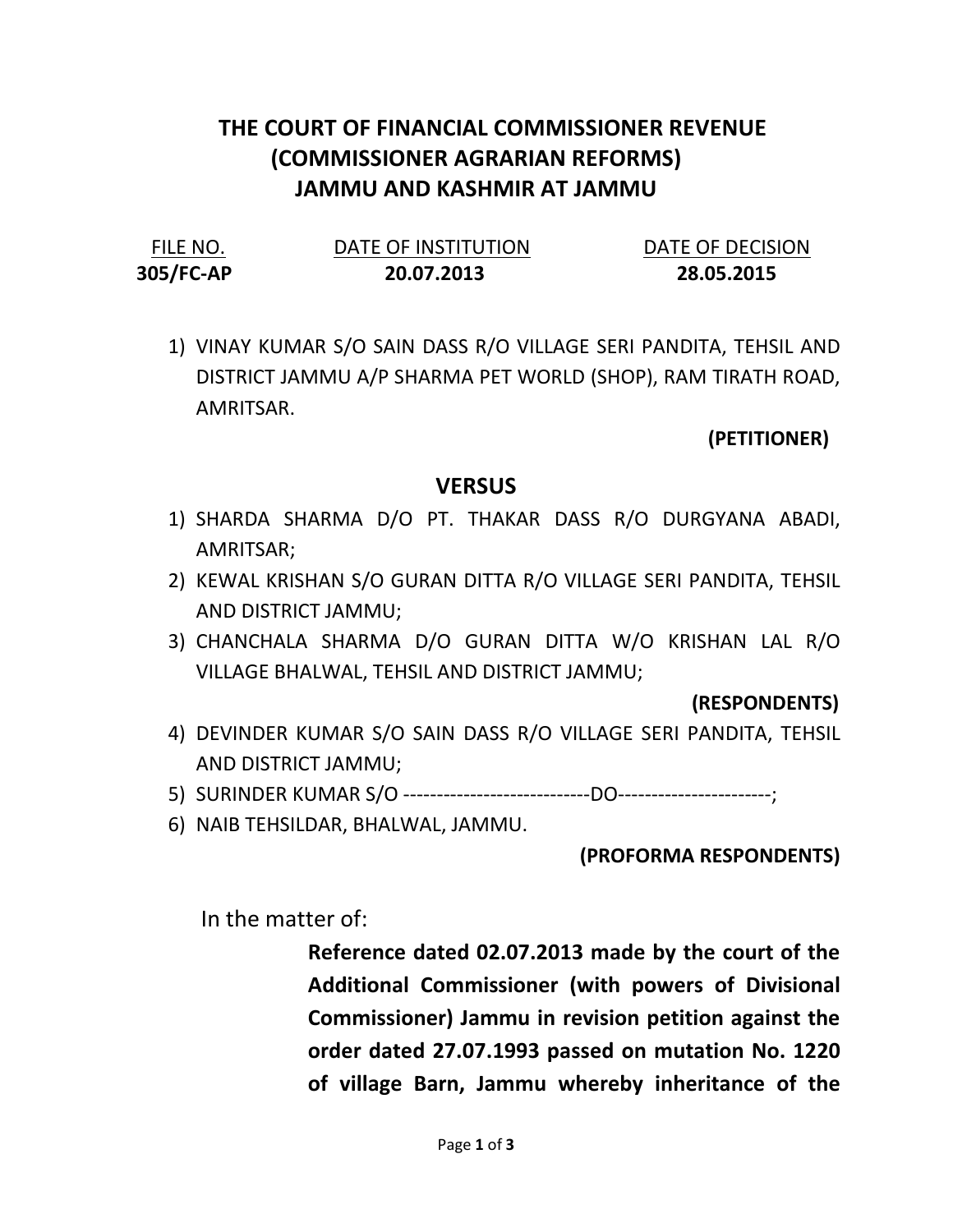deceased Guran Ditta, real grandfather of the petitioner has been wrongly attested in the name of a stranger, respondent No. 1 depriving the petitioner and his brothers of their rights.

For Petitioner **---** Advocate Dara Singh For Respondent No. 1-3 --- Advocate Ajay Gupta

# J U D G E M E N T

- 1) The summarised facts of the case are that one Guran S/O Kalu was an owner of some landed property falling under different Khasra numbers in village Barn, Tehsil and District Jammu. When he died, the Naib Tehsildar Bhalwal attested the impugned mutation no. 1220 by virtue of which the estate of the deceased was devolved upon the respondent Nos. 1 to 3 in equal shares.
- 2) Aggrieved, Sain Dass, father of the petitioner herein, challenged the impugned mutation before the Settlement Officer, Jammu in appeal. However, the case was dismissed as withdrawn on 30.10.2010. Later, the petitioner herein filed a revision petition challenging the same mutation before the Divisional Commissioner, Jammu who transferred the same to the Additional Commissioner (with powers of the Divisional Commissioner), Jammu for disposal under law. After an analysis of the records, the court below observed that the matriculate certificate of Sharda Sharma, respondent No. 1 is of Amritsar, Punjab. Also, a copy of the order passed by the Punjab Wakaf Board shows allotment of a residential house in her name. These facts indicate that she is a non state subject and it is not clear as to how she has come to inherit the property of the deceased. Thus, the court below has submitted the instant case to this court under Sec. 15 (3) of the Land Revenue Act, 1996 (Smvt) with the recommendation to set aside the impugned mutation and to remand the case to the Tehsildar concerned for a **de novo** enquiry in the matter and for passing fresh orders.